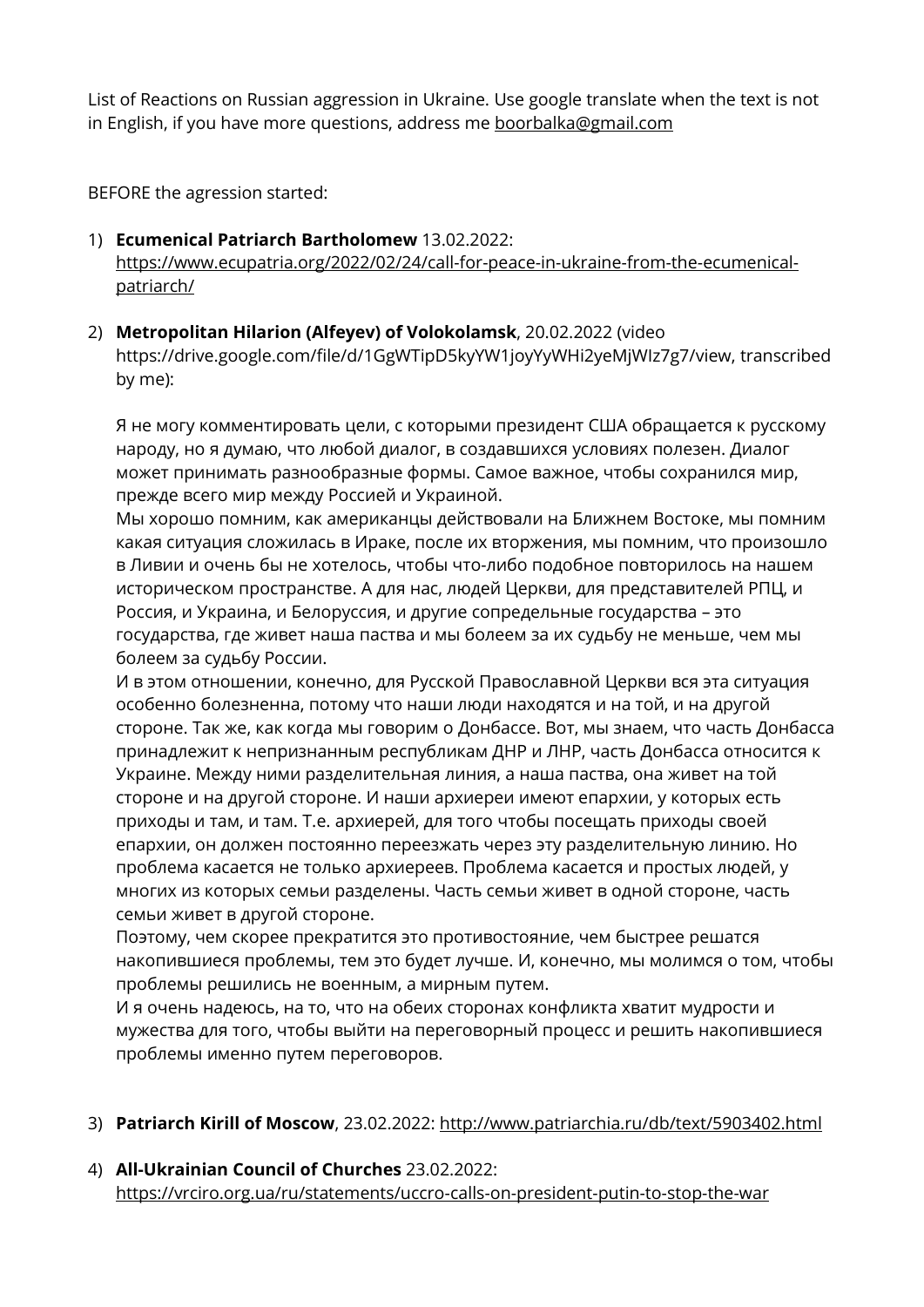- 5) **Pope Francis** 23.02.2022: [https://www.vatican.va/content/francesco/en/audiences/2022/documents/20220223](https://www.vatican.va/content/francesco/en/audiences/2022/documents/20220223-udienza-generale.html) [udienza-generale.html](https://www.vatican.va/content/francesco/en/audiences/2022/documents/20220223-udienza-generale.html)
- 6) **Metropolitan Jozef Stanewski, Roman Catholic Archbishop of Minsk** 23.02.2022: [https://catholic.by/3/news/announcements/14323-23-lyutaga-artsybiskup-stane-ski](https://catholic.by/3/news/announcements/14323-23-lyutaga-artsybiskup-stane-ski-pamolitstsa-za-abarontsa-ajchyny)[pamolitstsa-za-abarontsa-ajchyny](https://catholic.by/3/news/announcements/14323-23-lyutaga-artsybiskup-stane-ski-pamolitstsa-za-abarontsa-ajchyny)

# **Orthodox:**

- 1. **Epiphany, Metropolitan of Kyiv,** autocephalous Orthodox Church of Ukraine: [https://www.pomisna.info/uk/vsi-novyny/zvernennya-mytropolyta-epifaniya-z-pryvodu](https://www.pomisna.info/uk/vsi-novyny/zvernennya-mytropolyta-epifaniya-z-pryvodu-napadu-na-ukrayinu/)[napadu-na-ukrayinu/](https://www.pomisna.info/uk/vsi-novyny/zvernennya-mytropolyta-epifaniya-z-pryvodu-napadu-na-ukrayinu/)
- 2. **Onuphriy, Metropolitan of Kyiv,** Ukrainian Orthodox Church of Moscow Patriarchate: [https://news.church.ua/2022/02/24/obrashhenie-blazhennejshego-mitropolita-kievskogo](https://news.church.ua/2022/02/24/obrashhenie-blazhennejshego-mitropolita-kievskogo-vseya-ukrainy-onufriya-k-vernym-grazhdanam-ukrainy/)[vseya-ukrainy-onufriya-k-vernym-grazhdanam-ukrainy/,](https://news.church.ua/2022/02/24/obrashhenie-blazhennejshego-mitropolita-kievskogo-vseya-ukrainy-onufriya-k-vernym-grazhdanam-ukrainy/) translated into English by WCC: [https://www.oikoumene.org/news/in-ukraine-such-a-war-has-no-excuse-neither-from-god](https://www.oikoumene.org/news/in-ukraine-such-a-war-has-no-excuse-neither-from-god-nor-from-people)[nor-from-people](https://www.oikoumene.org/news/in-ukraine-such-a-war-has-no-excuse-neither-from-god-nor-from-people)
- 3. **Ecumenical Patriarch Bartholomew:** [https://ec-patr.org/the-ecumenical-patriarch](https://ec-patr.org/the-ecumenical-patriarch-condemns-the-unprovoked-russian-invasion-of-ukraine-and-expresses-his-solidarity-to-the-suffering-ukrainian-people/)[condemns-the-unprovoked-russian-invasion-of-ukraine-and-expresses-his-solidarity-to](https://ec-patr.org/the-ecumenical-patriarch-condemns-the-unprovoked-russian-invasion-of-ukraine-and-expresses-his-solidarity-to-the-suffering-ukrainian-people/)[the-suffering-ukrainian-people/](https://ec-patr.org/the-ecumenical-patriarch-condemns-the-unprovoked-russian-invasion-of-ukraine-and-expresses-his-solidarity-to-the-suffering-ukrainian-people/)
- 4. **Patriarch Kirill of Moscow**: <http://www.patriarchia.ru/db/text/5903795.html>
- 5. **Patriarch Elias of Georgia**: <https://patriarchate.ge/news/2914>
- 6. **Archbishop Tikhon of the Orthodox Church in America**: [https://www.oca.org/holy](https://www.oca.org/holy-synod/statements/his-beatitude-metropolitan-tikhon/statement-on-war-in-ukraine)[synod/statements/his-beatitude-metropolitan-tikhon/statement-on-war-in-ukraine](https://www.oca.org/holy-synod/statements/his-beatitude-metropolitan-tikhon/statement-on-war-in-ukraine)
- 7. **European Bishops of ROCOR**: [https://orthodox-europe.org/content/statement-on](https://orthodox-europe.org/content/statement-on-conflicts-in-ukraine/)[conflicts-in-ukraine/](https://orthodox-europe.org/content/statement-on-conflicts-in-ukraine/)
- 8. **American ROCOR**:

http://www.synod.com/synod/eng2022/20220224\_enmhstatementukraine.html

- 9. **Vladimir, Metropolitan of Chișinău and all Moldova (Russian Orthodox Church)**: [https://mitropolia.md/ips-mitropolit-vladimir-sa-ne-rugam-cu-totii-pentru-o-buna](https://mitropolia.md/ips-mitropolit-vladimir-sa-ne-rugam-cu-totii-pentru-o-buna-intelegere-intre-popoare-fiind-in-profunda-rugaciune-alaturi-de-cei-suferinzi/)[intelegere-intre-popoare-fiind-in-profunda-rugaciune-alaturi-de-cei-suferinzi/](https://mitropolia.md/ips-mitropolit-vladimir-sa-ne-rugam-cu-totii-pentru-o-buna-intelegere-intre-popoare-fiind-in-profunda-rugaciune-alaturi-de-cei-suferinzi/)
- 10. **Metropolitan Veniamin of Minsk, Belarusian Orthodox Church, Moscow Patriarchate**: <http://church.by/news/-36>
- 11. **Patriarch Daniel of Romania** https://basilica.ro/en/patriarch-daniel-calls-for-end-to-warin-ukraine-urges-prayers-for-peace/
- **12. Orthodox Church of Greece - Abp. Ieronomyus** [https://orthodoxtimes.com/archbishop](https://orthodoxtimes.com/archbishop-of-athens-i-am-shocked-my-thoughts-and-prayers-to-our-ukrainian-brothers/)[of-athens-i-am-shocked-my-thoughts-and-prayers-to-our-ukrainian-brothers/](https://orthodoxtimes.com/archbishop-of-athens-i-am-shocked-my-thoughts-and-prayers-to-our-ukrainian-brothers/)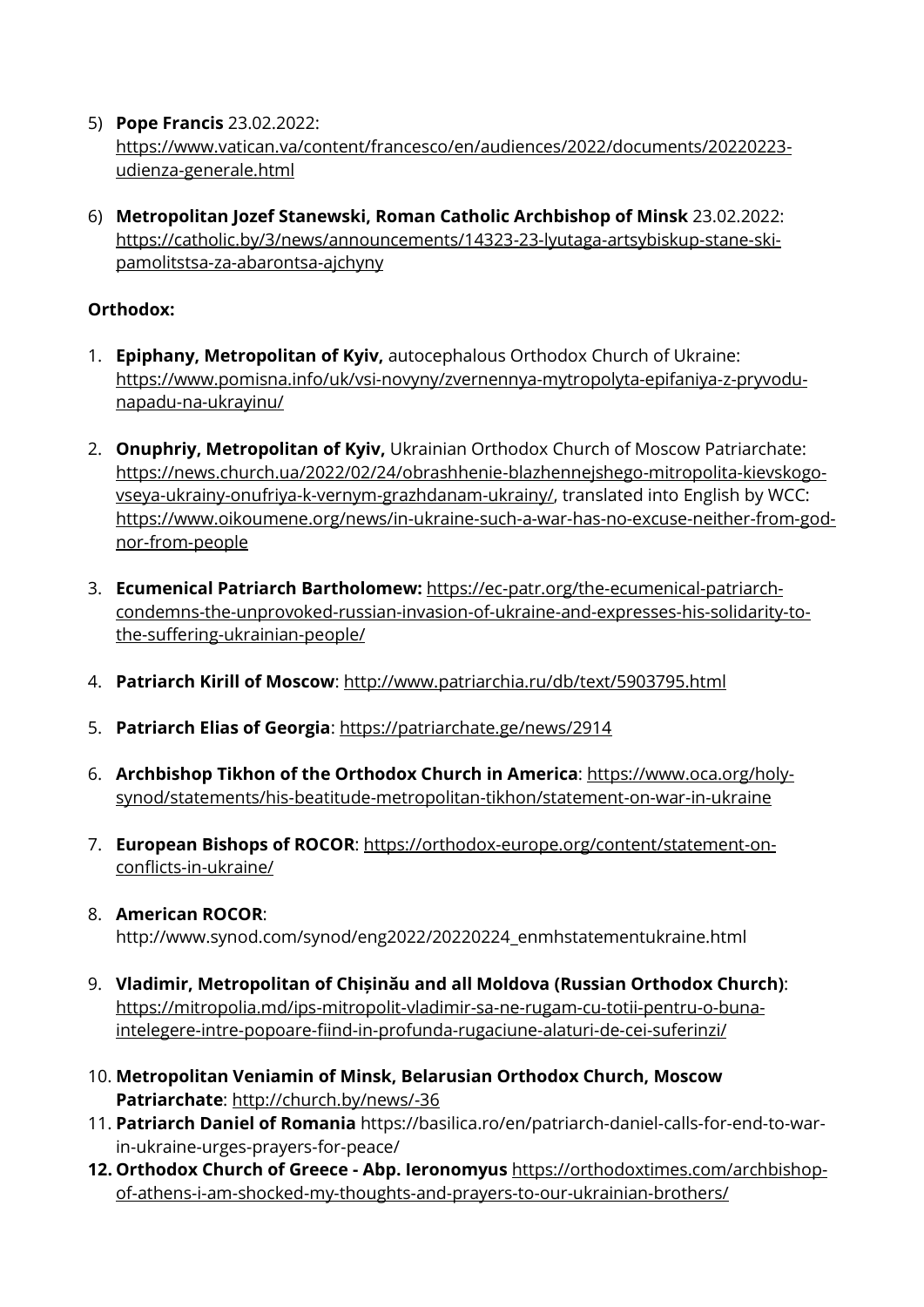# **13. Bishop Neophytos of Nyeri and Mt Kenya, African Orthodox Church of Kenya**

It is absolutely immoral, illegal, unjustifiable, unacceptable and inhumane for Russia to stage war, eliminate innocent lives because of their selfish interests. It pains and hurts me when I hear children screaming their hearts out for survival, people who are bloody bodied all-over looking helpless. It is now clear and worrying that Russia is not ready to listen to the member States of good will calling for ceasefire.

Having said that, Africa should be equally worried and concerned as well at the blink of an eye. We should be seriously concerned and alert and be ready to ask ourselves tough questions about their intended Orthodox mission work in Africa. That it is not only offensive but seem to indicate a planned humiliating attack on our continent now or in the future. The priests from Russia who entered Kenya and Tanzania came in and started invading our churches and wooing our clergy to become their disciples without following the right protocol. They are now everywhere else in Africa asking us to be against the Greek Bishops. However, in the real sense they are asking us to go against ourselves. That's why they are now calling us Greeks and themselves Russians. Who bewitched us???!

Anyway anyhow, if anything happens that will hurt or injure our people, then those who have embraced their mission ideology and prayers should be held responsible and answerable. The signing of oaths, hefty promises being peddled are good signs of creating hatred or jealousy among people especially between the clergy and the faithful. hence internal conflicts. Remember, no war is ever a small war.

I appeal therefore unworthy as I am, to the Ministry of Interior of our Country Kenya, to be vigilant, keen, professional and diplomatic in analyzing their intended mission if its trustworthy and genuine. We need to ask tough questions at this point as genuine Orthodox Christians who love this country, our; African Orthodox Church of Kenya (AOCK) and each other. We should remain alert, vigilant and smart because things don't seem always to be what they are meant to be. Let us not betray our heritage, you have all seen the gospel, this is something else that is far from the gospel.

Let us earnestly pray for bleeding Ukraine, they need our unceasing prayers.Lord have Mercy.

## **Roman and Greek-Catholics:**

## 14. **Archbishop Svyatoslav of Ukrainian Greek-Catholic Church:**

[http://news.ugcc.ua/ru/articles/obrashchenie\\_blazhenneyshego\\_svyatoslava\\_po\\_povodu\\_n](http://news.ugcc.ua/ru/articles/obrashchenie_blazhenneyshego_svyatoslava_po_povodu_nachala_voyni_v_ukraine_95776.html) [achala\\_voyni\\_v\\_ukraine\\_95776.html](http://news.ugcc.ua/ru/articles/obrashchenie_blazhenneyshego_svyatoslava_po_povodu_nachala_voyni_v_ukraine_95776.html)

- 15. **Conference of Catholic Bishops in Russia:** [http://catholic-russia.ru/2022/obrashhenie](http://catholic-russia.ru/2022/obrashhenie-konferenczii-katolicheskih-episkopov-rossii/)[konferenczii-katolicheskih-episkopov-rossii/](http://catholic-russia.ru/2022/obrashhenie-konferenczii-katolicheskih-episkopov-rossii/)
- 16. **Cardinal Parolin, Holy See:** [https://www.vaticannews.va/en/vatican-city/news/2022-](https://www.vaticannews.va/en/vatican-city/news/2022-02/parolin-may-those-who-hold-the-fate-of-the-world-in-their-hands.html) [02/parolin-may-those-who-hold-the-fate-of-the-world-in-their-hands.html](https://www.vaticannews.va/en/vatican-city/news/2022-02/parolin-may-those-who-hold-the-fate-of-the-world-in-their-hands.html)
- 17. **Gintaras Grušas, chief of CCEE:** [https://www.niedziela.pl/artykul/77488/Biskupi-Europy](https://www.niedziela.pl/artykul/77488/Biskupi-Europy-apeluja-o-pokoj-na)[apeluja-o-pokoj-na](https://www.niedziela.pl/artykul/77488/Biskupi-Europy-apeluja-o-pokoj-na)
- 18. **Stanisław Gądecki, chief of Conference of Catholic Bishops in Poland:** [https://www.ekai.pl/apel-przewodniczacego-episkopatu-w-zwiazku-z-inwazja-rosyjska-na](https://www.ekai.pl/apel-przewodniczacego-episkopatu-w-zwiazku-z-inwazja-rosyjska-na-ukraine/)[ukraine/](https://www.ekai.pl/apel-przewodniczacego-episkopatu-w-zwiazku-z-inwazja-rosyjska-na-ukraine/)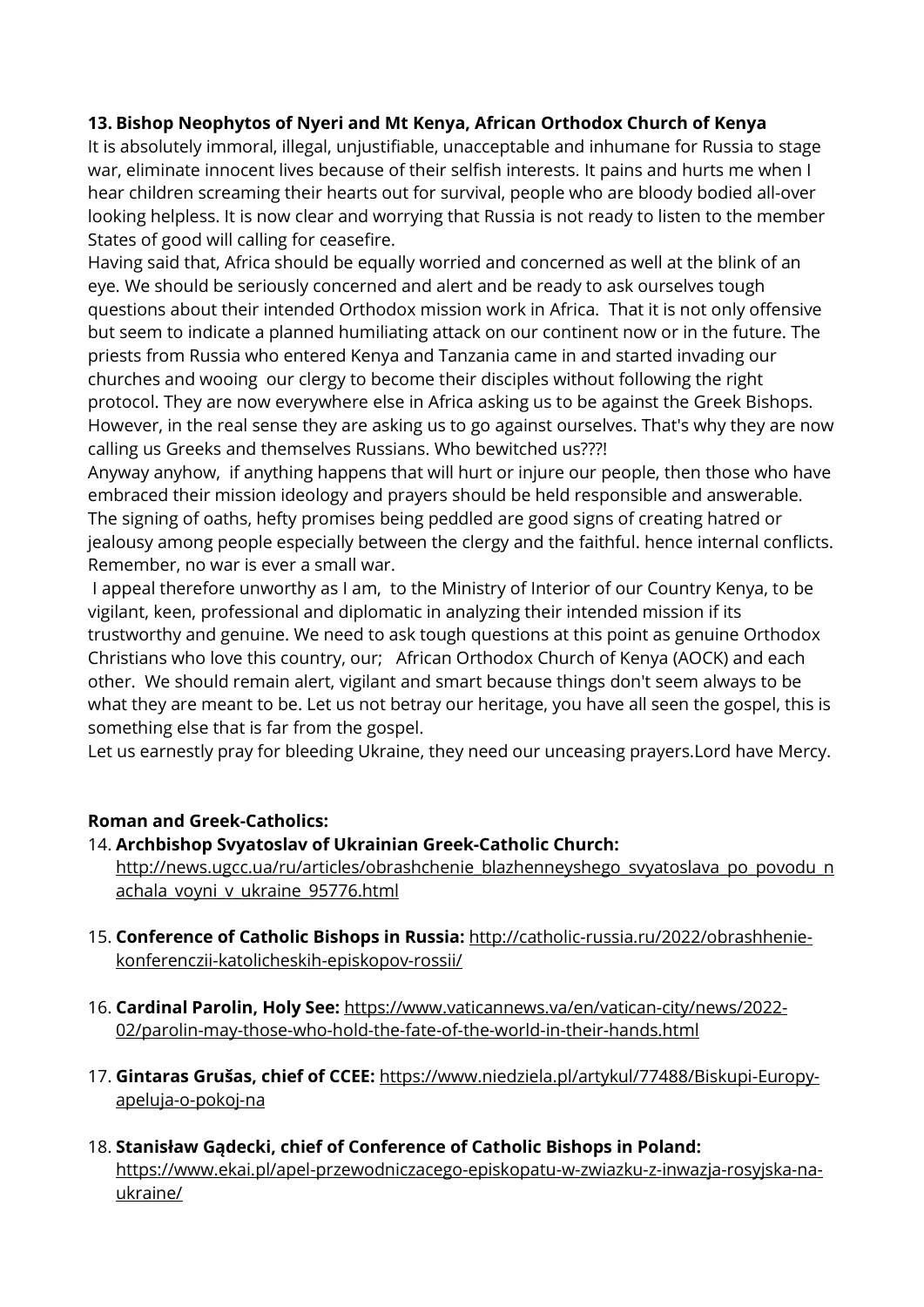# 19. **Aleh Butkevich, chief of Conference of Catholic Bishops in Belarus:**

[https://www.ekai.pl/apel-przewodniczacego-episkopatu-w-zwiazku-z-inwazja-rosyjska-na](https://www.ekai.pl/apel-przewodniczacego-episkopatu-w-zwiazku-z-inwazja-rosyjska-na-ukraine/)[ukraine/](https://www.ekai.pl/apel-przewodniczacego-episkopatu-w-zwiazku-z-inwazja-rosyjska-na-ukraine/)

### **Evangelical and Free Churches:**

- 20. **Russian Baptist Union:** <https://baptist.org.ru/news/main/view/article/1640363>
- 21. **Belarusian Pentecostal Union:** https://[оцхве.бел/news/](https://оцхве.бел/news/?id=3218)?id=3218

#### **Ecumenical and International:**

- 22. **WCC:** [https://www.oikoumene.org/news/wcc-calls-for-an-immediate-end-to-the-current](https://www.oikoumene.org/news/wcc-calls-for-an-immediate-end-to-the-current-armed-hostilities)[armed-hostilities](https://www.oikoumene.org/news/wcc-calls-for-an-immediate-end-to-the-current-armed-hostilities)
- 23. **WCC:** [https://www.oikoumene.org/news/wcc-urges-president-putin-to-stop-war-restore](https://www.oikoumene.org/news/wcc-urges-president-putin-to-stop-war-restore-peace-to-ukraine)[peace-to-ukraine](https://www.oikoumene.org/news/wcc-urges-president-putin-to-stop-war-restore-peace-to-ukraine)
- 24. **Belarusian Christian Vision Group:** [https://belarus2020.churchby.info/statement-of-the](https://belarus2020.churchby.info/statement-of-the-christian-vision-working-group-of-the-coordination-council-regarding-military-aggression-against-fraternal-ukraine-and-alexander-lukashenkos-regime-involvement/)[christian-vision-working-group-of-the-coordination-council-regarding-military-aggression](https://belarus2020.churchby.info/statement-of-the-christian-vision-working-group-of-the-coordination-council-regarding-military-aggression-against-fraternal-ukraine-and-alexander-lukashenkos-regime-involvement/)[against-fraternal-ukraine-and-alexander-lukashenkos-regime-involvement/](https://belarus2020.churchby.info/statement-of-the-christian-vision-working-group-of-the-coordination-council-regarding-military-aggression-against-fraternal-ukraine-and-alexander-lukashenkos-regime-involvement/)
- 25. **Archbishops of Canterbury and York:** [https://www.churchofengland.org/media-and](https://www.churchofengland.org/media-and-news/press-releases/attack-ukraine-act-great-evil-statement-archbishops-canterbury-and)[news/press-releases/attack-ukraine-act-great-evil-statement-archbishops-canterbury-and](https://www.churchofengland.org/media-and-news/press-releases/attack-ukraine-act-great-evil-statement-archbishops-canterbury-and)
- 26. **CEC, WCRC, LWF, WMC:** [https://www.ceceurope.org/ukraine-cec-together-with-christian](https://www.ceceurope.org/ukraine-cec-together-with-christian-global-organisations-condemns-assault-calls-for-peace-invites-to-prayer/)[global-organisations-condemns-assault-calls-for-peace-invites-to-prayer/](https://www.ceceurope.org/ukraine-cec-together-with-christian-global-organisations-condemns-assault-calls-for-peace-invites-to-prayer/)

European Ecumenical Peace movement Church and Peace: [https://www.church-and](https://www.church-and-peace.org/en/2022/02/war-in-ukraine-voices-and-activities-from-the-church-and-peace-network/)[peace.org/en/2022/02/war-in-ukraine-voices-and-activities-from-the-church-and-peace](https://www.church-and-peace.org/en/2022/02/war-in-ukraine-voices-and-activities-from-the-church-and-peace-network/)[network/](https://www.church-and-peace.org/en/2022/02/war-in-ukraine-voices-and-activities-from-the-church-and-peace-network/)

#### 27. **Church of Scotland**

[https://www.churchofscotland.org.uk/news-and-events/news/2022/articles/church-calls](https://www.churchofscotland.org.uk/news-and-events/news/2022/articles/church-calls-for-renewed-peacemaking-efforts-in-ukraine)[for-renewed-peacemaking-efforts-in-ukraine](https://www.churchofscotland.org.uk/news-and-events/news/2022/articles/church-calls-for-renewed-peacemaking-efforts-in-ukraine)

Prayer for Peace here: [https://www.churchofscotland.org.uk/news-and](https://www.churchofscotland.org.uk/news-and-events/news/2022/articles/worship-leaders-encouraged-to-use-prayer-for-peace-this-sunday)[events/news/2022/articles/worship-leaders-encouraged-to-use-prayer-for-peace-this](https://www.churchofscotland.org.uk/news-and-events/news/2022/articles/worship-leaders-encouraged-to-use-prayer-for-peace-this-sunday)[sunday](https://www.churchofscotland.org.uk/news-and-events/news/2022/articles/worship-leaders-encouraged-to-use-prayer-for-peace-this-sunday)

Picked up by the BBC here: <https://www.bbc.co.uk/news/uk-scotland-60506126>

28. **Polish Ecumenical Council announced** yesterday evening its statement on Russia's military attack on Ukraine.

English [https://ekumenia.pl/content/uploads/2022/02/In-solidarity-with-Ukraine-EN](https://ekumenia.pl/content/uploads/2022/02/In-solidarity-with-Ukraine-EN-statement-of-Polish-Ecumenical-Council.pdf)[statement-of-Polish-Ecumenical-Council.pdf](https://ekumenia.pl/content/uploads/2022/02/In-solidarity-with-Ukraine-EN-statement-of-Polish-Ecumenical-Council.pdf)

German [https://ekumenia.pl/content/uploads/2022/02/Solidarisch-mit-der-Ukraine-DE-](https://ekumenia.pl/content/uploads/2022/02/Solidarisch-mit-der-Ukraine-DE-Erklaerung-des-Polnischen-Oekumenischen-Rates.pdf)[Erklaerung-des-Polnischen-Oekumenischen-Rates.pdf](https://ekumenia.pl/content/uploads/2022/02/Solidarisch-mit-der-Ukraine-DE-Erklaerung-des-Polnischen-Oekumenischen-Rates.pdf)